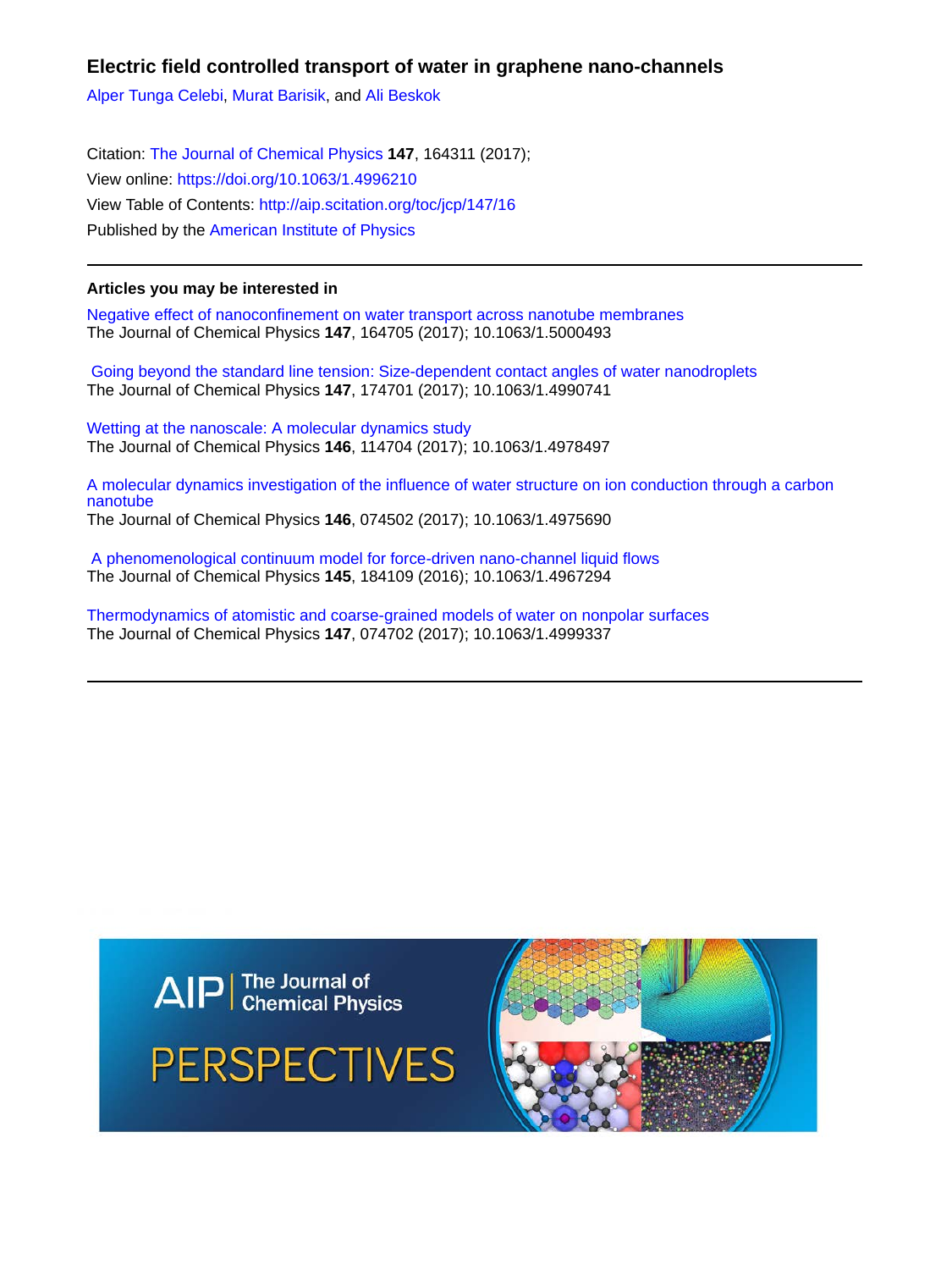

# **[Electric field controlled transport of water in graphene nano-channels](https://doi.org/10.1063/1.4996210)**

Alper Tunga Celebi,<sup>1</sup> Murat Barisik,<sup>2</sup> and Ali Beskok<sup>1[,a\)](#page-1-0)</sup>

<sup>1</sup>*Lyle School of Engineering, Southern Methodist University, Dallas, Texas 75205, USA* <sup>2</sup>*Department of Mechanical Engineering, Izmir Institute of Technology, Izmir, Turkey*

(Received 14 July 2017; accepted 16 October 2017; published online 31 October 2017)

Motivated by electrowetting-based flow control in nano-systems, water transport in graphene nanochannels is investigated as a function of the applied electric field. Molecular dynamics simulations are performed for deionized water confined in graphene nano-channels subjected to opposing surface charges, creating an electric field across the channel. Water molecules respond to the electric field by reorientation of their dipoles. Oxygen and hydrogen atoms in water face the anode and cathode, respectively, and hydrogen atoms get closer to the cathode compared to the oxygen atoms near the anode. These effects create asymmetric density distributions that increase with the applied electric field. Force-driven water flows under electric fields exhibit asymmetric velocity profiles and unequal slip lengths. Apparent viscosity of water increases and the slip length decreases with increased electric field, reducing the flow rate. Increasing the electric field above a threshold value freezes water at room temperature. *Published by AIP Publishing.* <https://doi.org/10.1063/1.4996210>

### **I. INTRODUCTION**

Development of complex nano-fluidic systems with pumps, valves, and other flow control elements requires enhanced understandings of the structure, dynamics, and transport of nano-scale confined liquids under externally and locally applied fields. Previous experiences from microfluidic systems can help conceptualize nano-fluidic components. For example, electrowetting has been used in microfluidic systems to guide and mix droplets using locally applied elec-tric fields.<sup>[1](#page-9-0)[,2](#page-9-1)</sup> Controlling the surface wettability of nanochannels by locally applied electric fields can be used to regulate the flows. Graphene can be used as local electrodes and varying the electric charges on each electrode can generate the desired electric field. $3,4$  $3,4$  However such developments require an advanced understanding of nano-scale liquid transport phenomena, which can be achieved using atomistic simulations.

Liquid transport in nano-scale systems deviates from their micron and larger counterparts due to the scale and force-field effects.<sup>[5](#page-9-4)</sup> Scale effects become prominent when the molecular diameter becomes comparable to the dimensions of the flow conduit so that fluid molecules can no longer be considered as point particles. For example, the well-known density layering of liquids near the walls is a result of the liquid-wall force field interactions and the finite size of liquid molecules.<sup>[6](#page-9-5)</sup> These local effects confined to the near-wall region subside within several molecular diameters, and the fluid density reaches a con-stant bulk value away from the walls.<sup>[7](#page-9-6)</sup> The channel-averaged fluid density and apparent-viscosity increasingly deviate from their thermodynamic values with scale reduction.<sup>[8](#page-9-7)</sup> In addition, depending on the surface-liquid interaction strength, liquid

may exhibit velocity slip, no-slip, or adsorption that greatly affect transport.<sup>[5,](#page-9-4)[9](#page-9-8)</sup> However, these behaviors must be defined at the first liquid density layer rather than the walls since the liquid molecules cannot get closer to the walls more than a molecular diameter. For example, fluid slip-plane is at the first mobile density layer near the wall, which affects the apparent channel height.<sup>[10](#page-9-9)</sup> As a result of these effects, predictions of the continuum transport models become inaccurate with decreasing system dimensions, and eventually discrete transport of liquid molecules under the influence of wall force field effects dominates the flow.[11](#page-9-10)

Molecular dynamics (MD) has been used to investigate electro-wetting behavior of nano-droplets on different surfaces. Zhang *et al.*[12](#page-9-11) reported enhanced wettability of water molecules on platinum surfaces with increased electric field strengths. Song *et al.*<sup>[13](#page-9-12)</sup> investigated spreading of nano-droplets under electric fields applied parallel to the solid surfaces and reported the decrease of the contact angle and formation of asymmetric droplet shapes. Giovambatistta *et al.*[14](#page-9-13) investigated the variation of liquid contact angle as a function of locally induced surface charges and showed a reduction in the contact angle with increased electrical charge density. A general trend in the simulations is the enhancement of surface wettability with increased electric fields, where the wetting angle decreases and the surface becomes more hydrophilic corresponding to stronger liquid-solid interactions. Polarizable water molecules reorient themselves in the electric field direction.<sup>[15](#page-9-14)[,16](#page-9-15)</sup> Increasing the electric field magnitude aligns the dipole moments of the water molecules in the system and restricts their degree of freedom, which eventually results in electro-freezing, where the water molecules exhibit high-ordered crystalline structures.<sup>[17](#page-9-16)[,18](#page-9-17)</sup> Svishchev and Kusalik $19$  reported a study focusing on crystallization of liquid water on different types of surfaces under applied electric fields. Xia and Berkowitz<sup>[20](#page-9-19)</sup> investigated the structural behavior

<span id="page-1-0"></span>a)Author to whom correspondence should be addressed: [abeskok@smu.edu.](mailto:abeskok@smu.edu) Tel.: 214-768-3200. Fax: 214-768-1473.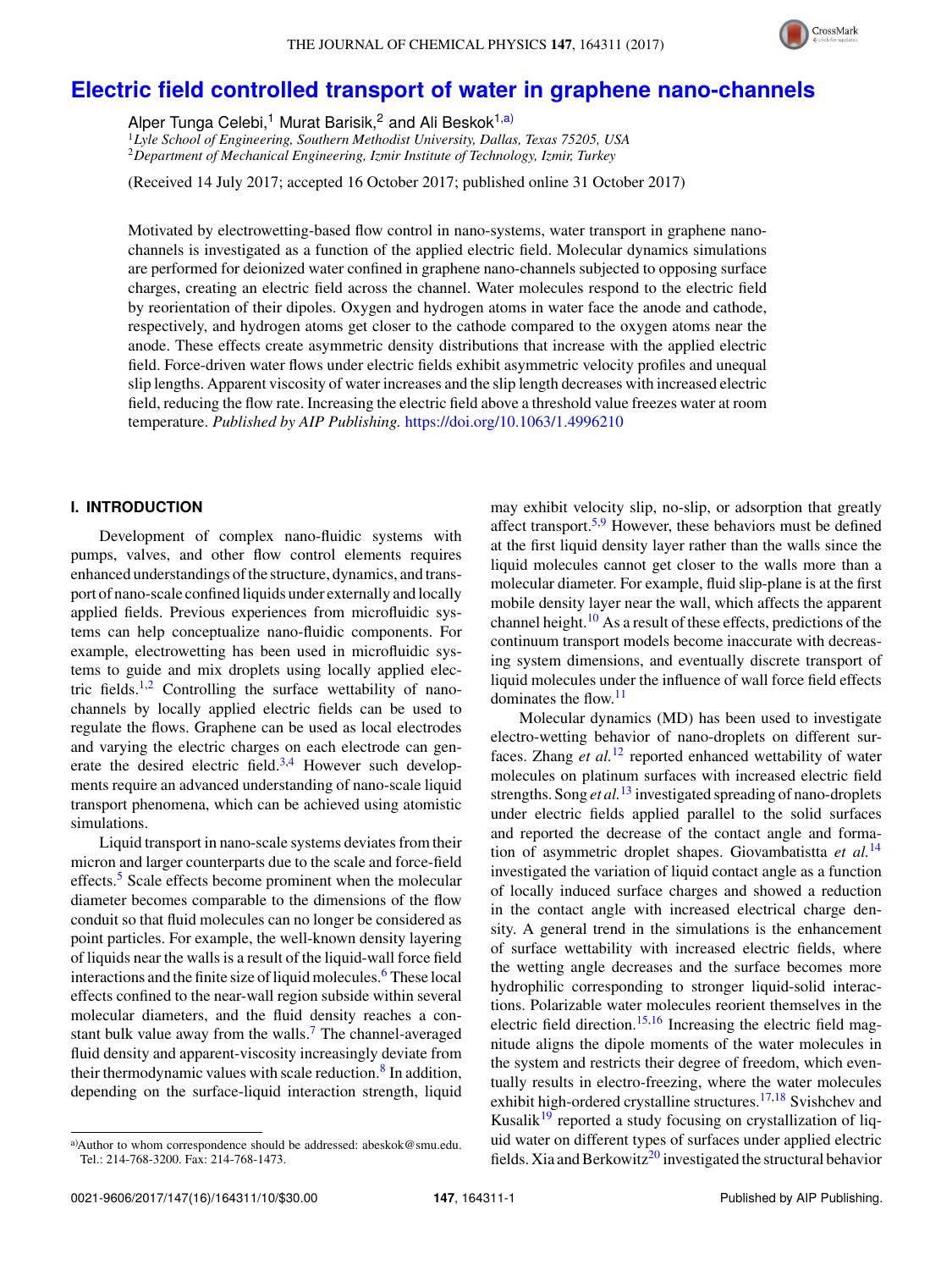of water molecules confined between oppositely charged platinum walls. At sufficiently high electric fields, water molecules undergo a drastic change and form ice-like ordered structures.

To the best of our knowledge, there is no study investigating the effects of electric field on transport properties of nano-confined water such as viscosity, density, and slip length. In this study, non-equilibrium molecular dynamics (NEMD) simulations are performed for force-driven water flow through electrically charged graphene nano-channels. The main objective of this study is to elucidate the effect of electric field imposed by oppositely charged surfaces on the structural and transport properties of water confined in graphene nanochannels at a length scale, where the continuum behavior is still observed. We particularly focus on the behavior of deionized water and present results of density profiles, molecular orientations, velocity profiles, viscosities, and slip lengths after carefully fixing the thermodynamic state.

#### <span id="page-2-4"></span>**II. THEORETICAL BACKGROUND**

Water transport in charged graphene nano-channels may exhibit variations in the slip length and viscosity. In order to assess such effects, we concentrate on force-driven flow between two parallel plates shown in Fig. [1](#page-2-0) and review liquid transport using continuum fluid mechanics. The Navier-Stokes equations for steady, incompressible, fully developed, forcedriven Newtonian fluid flows can be simplified to result in the following equation:

$$
\frac{d^2u}{dz^2} = -\frac{f}{\mu},\tag{1}
$$

where *f* is the driving body force,  $\mu$  is the fluid viscosity,<br>and  $u(z)$  is the velocity field. At the liquid-solid interface, we and  $u(z)$  is the velocity field. At the liquid-solid interface, we assume Navier-type slip boundary condition given by

<span id="page-2-2"></span>
$$
u_s - u_w = \beta \frac{du}{dz},\tag{2}
$$

where  $u_s$  and  $u_w$  are the liquid slip and wall velocities, respectively, and  $\beta$  is the slip length. For generality of discussions, the slip length on each wall can be different. Using slip lengths

<span id="page-2-0"></span>

FIG. 1. Schematic and dimensions of the simulation domain.

of  $\beta_L$  on the left wall ( $z = 0$ ) and  $\beta_R$  on the right wall ( $z = h$ ), the velocity distribution in the channel is given by

<span id="page-2-1"></span>
$$
u(z) = \frac{f}{\mu} \left( -\frac{z^2}{2} + \frac{h \left( \beta_R + \frac{h}{2} \right)}{h + \beta_L + \beta_R} z + \beta_L \frac{h \left( \beta_R + \frac{h}{2} \right)}{h + \beta_L + \beta_R} \right). \tag{3}
$$

For constant slip length  $\beta$  on both surfaces, this equation reduces to following well-known form,

<span id="page-2-5"></span>
$$
u(z) = \frac{fh^2}{2\mu} \left( -\left(\frac{z}{h}\right)^2 + \left(\frac{z}{h}\right) + \left(\frac{\beta}{h}\right) \right). \tag{4}
$$

In order to calculate the slip lengths and fluid viscosity, a curve fitting method using the velocity profiles obtained from MD simulations is utilized. $8,21$  $8,21$  First a parabolic velocity profile in the form of  $u(z) = Az^2 + Bz + C$  is fitted to the MD simulation data, then the *A*, *B*, and *C* coefficients are compared with the analytical solution given in Eq.  $(3)$ . Accordingly, fluid viscosity is extracted using

$$
\mu = -\frac{f}{2A}.\tag{5}
$$

This is followed by solving for the slip lengths of <sup>β</sup>*<sup>L</sup>* and <sup>β</sup>*<sup>R</sup>* analytically using the coefficients *B* and *C*. The polynomialfit approach provides a good approximation when calculating viscosity and slip lengths from a parabolic velocity profile. However, curve fitting a parabolic profile to plug-like flows or velocity profiles with small parabolic components lead to inaccurate slip lengths or large statistical variations. $22$  For such cases, we used conservation of linear momentum in the flow direction, which provides equilibrium between the wall shear  $(\tau_w)$  and total body force exerted on the water molecules as  $\tau_w = \frac{fh}{2}$  $\frac{n}{2}$ . Then, combining this equation with the constitutive law for Newtonian fluids as  $\tau_w = \mu \frac{du}{dy}$  and Navier-type<br>slip equation given in Eq. (2), the slip length is calculated slip equation given in Eq.  $(2)$ , the slip length is calculated as

<span id="page-2-3"></span>
$$
\beta = \frac{2\mu u_s}{fh} = \frac{2\mu \bar{u}}{fh},\tag{6}
$$

where  $u_s$  and  $\bar{u}$  are the slip and average velocities, respectively. It is critical to state that we assumed slip velocity equal to the average velocity, which is the case for pure plug-flow behavior. Approach based on Eq. [\(6\)](#page-2-3) results in accurate estimates of the interfacial slip behavior at the graphene-water interface. $23,24$  $23,24$ 

#### **III. MOLECULAR DYNAMICS SIMULATION**

We carried out molecular dynamics simulations on a three-dimensional model system consisting of water molecules confined between graphitic solid walls. A schematic illustration of the simulation domain is shown in Fig. [1.](#page-2-0) Total dimensions of the domain in the lateral  $(x \text{ and } y)$  and vertical  $(z)$ directions were set as 38.13, 36.93, and 54.4 Å, respectively. In the current study, the channel height is  $h = 40.8$  Å. This dimension is specifically chosen so that both the continuum behavior and the graphene-water interface phenomenon are still observable. Therefore, the simulation domain is large enough to show density layering due to the wall force-field effect as well as a significant bulk region in the middle of the channel. For much narrower channels, the definition of the thermodynamic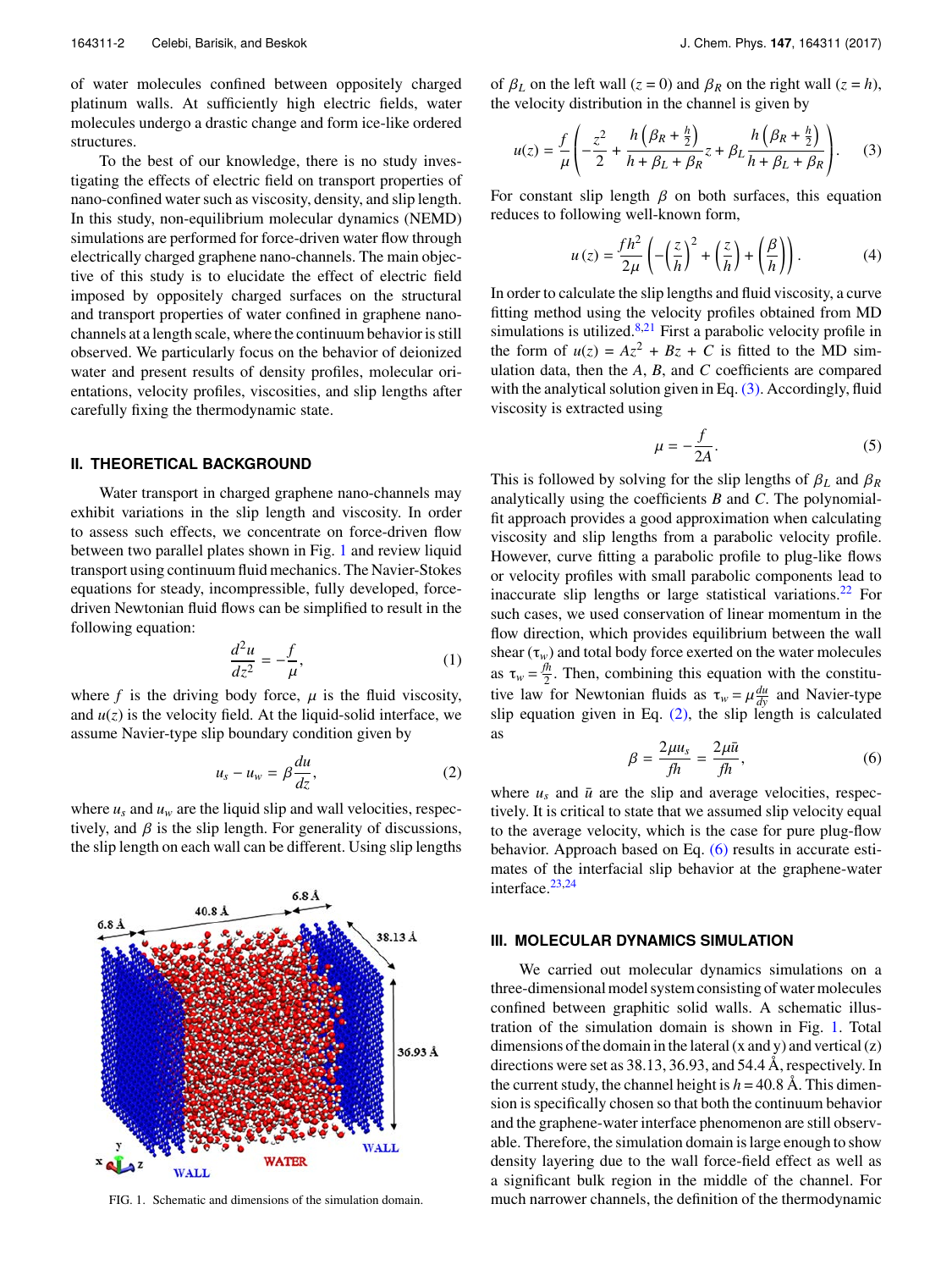state and the derivation of continuum variables such as density, velocity, and viscosity become irrelevant, and water molecules exhibit discrete molecular transport as previously shown in the literature.<sup>[25](#page-9-24)[–27](#page-9-25)</sup>

Each solid wall contains three defect-free graphene sheets separated by 3.4 Å distance. Graphene wall layers in the walls were organized based on the Bernal (ABA) stacking arrangement on the  $XY$  plane.<sup>[28](#page-9-26)</sup> Wall atoms were constrained at their initial positions representing a cold wall behavior, while remaining particles in the system were free to move. Opposite but equal surface charges were taken into consideration on the left and right walls to satisfy the neutrality of the simulation box. Charged surfaces in an electrolyte solution act as electrodes that attract counter ions, creating an electrical double layer (EDL) to shield the surface charge. This phenomenon becomes dominant at high ionic concentration and substantially affects the structure and dynamics of water in nano-scale confinements. Wang *et al.*[29](#page-9-27) showed significant differences on the ion and liquid density distributions for a LiClO4-acetonitrile/graphite EDL capacitor at various surface charges. Unlike their study, we focus on the limit of deionized water and neglect any EDL formation on the electrodes.

Intermolecular (van der Waals and electrostatic) forces for all atomic species were described using Lennard-Jones (LJ) and long-range Coulombic potentials as follows:

$$
\emptyset\left(r_{ij}\right) = 4\varepsilon \left[ \left(\frac{\sigma_{ij}}{r_{ij}}\right)^{12} - \left(\frac{\sigma_{ij}}{r_{ij}}\right)^{6} \right] + \frac{1}{4\pi\varepsilon_{0}} \sum_{i}^{a} \sum_{j}^{b} \frac{q_{i}q_{j}}{r_{ij}}, \quad (7)
$$

where  $\varepsilon$  and  $\sigma$  are the well-depth and molecular diameter, respectively.  $\epsilon_0$  is the dielectric constant for vacuum,  $q_i$  values are the partial charges, and *rij* is the distance between two atoms or charged sites.

Interactions between water molecules were calculated using a rigid four-site TIP4P/2005 model, which provides a good approximation to reproduce structural and hydrodynamic properties of liquid water in a wide range of temperatures. $30,31$  $30,31$  For this water model, oxygen atoms do not carry partial charges. Instead, a massless negatively charged dummy atom is added along the bisector of the H–O–H bond angle. But, neutrality of a water molecule is satisfied by positively charged hydrogen atoms. Bond lengths and angles in water molecules were constrained by SHAKE algorithm in order to make the water molecules rigid. $32$  Only oxygen atoms were taken into considerations in our LJ calculations between water-water and water-graphene. Oxygen-carbon interactions were computed using an LJ potential accurately parameterized by experimental observation of water/graphene contact angle by Werder *et al.*[33](#page-9-31) Although covalent bonds between carbon atoms can be modeled using interatomic potentials such as adaptive intermolecular reactive bond order (AIREBO), $34$  we excluded these interactions due to the use of the cold-wall model, which eliminates all forces exerted on the carbon atoms. Keeping carbon atoms stationery does not substantially change the structure or dynamics of confined water, but it drastically reduces the computational cost. $33,35$  $33,35$  In addition, electrical charges are imposed on the carbon atoms at the water-graphene interface, while no charge is assigned to the rest. Coulombic interactions between all charged particles are taken into consideration. These long-range electrostatic interactions were handled by engaging particle-particle-particle taken into consideration. These long-range electrostatic int<br>actions were handled by engaging particle-particle-partitionesh (P3M) method with a root-mean-accuracy of  $10^{-5}$ . [36](#page-9-34) PPPM maps atomic charges to a 3D mesh and enables 3D fast Fourier transform (FFT) to solve Poisson's equation on the mesh. Then, it interpolates electric fields on the mesh points back to the atoms.<sup>[37](#page-9-35)</sup> All short range LJ and Coulombic potentials were smoothly truncated at a cutoff distance of 1 nm. Table [I](#page-3-0) lists molecular parameters for all atomic pairs used in MD simulations.<sup>[38](#page-9-36)</sup>

Large-Scale Atomic/Molecular Massively Parallel Simulator (LAMMPS) was employed in this study. $39$  Periodic boundary conditions were used in x- and y-directions. A slab modification in the z-direction was activated to calcu-late the electrostatic interaction for the reduced periodicity.<sup>[40](#page-9-38)</sup> This study simulates the well-known Poiseuille flow model between two electrically charged parallel plates to find the transport properties of nano-confined water. Before we applied any driving-force, we first thermally equilibrated each system in a canonical (NVT) ensemble. For this purpose, initial velocities on each water molecule were randomly assigned using a Gaussian distribution corresponding to the specified temperature. Initially, the MD system was run for 2 ns using 1 fs time steps for achieving an equilibrium state without any external forces. The thermodynamic state was fixed by maintaining the temperature at 300 K using the Nose-Hoover thermostat and keeping the bulk density of water away from the two graphitic surfaces at 997 kg/m<sup>3</sup>. The temperature was calculated from the total kinetic energy, verifying the equilibrium state.

Starting from these equilibrium conditions, an external force was applied to conduct the flow simulations. For the flow cases, the Nose-Hoover thermostat was applied only to the degrees of freedom perpendicular to the flow direction. The flow was driven by a constant force in the y-direction applied to each atom of the water molecule with respect to their masses. The force for each surface charge density case was carefully chosen to generate velocities lower than 50 m/s. This is important to avoid any non-linear response due to high flow velocity and its dependence on the temperature.<sup>[41,](#page-9-39)[42](#page-9-40)</sup> The linear response regime was verified by comparing the average channel velocities obtained by systematically increasing the driving force (not shown for brevity). The time scale for momentum diffusion was determined using  $t_d \approx h^2/v$ , where  $\nu$  is the kinematic viscosity and *h* is the channel height.<sup>[10](#page-9-9)</sup> We ensured reaching the steady state by initially running the system for 2 ns, which corresponds to  $12.5t_d$ . Afterwards we ran and time averaged the results for an additional 16 ns for data collection and statistical averaging, creating 1600 independent time-averaged data sets. In order to calculate the standard deviation and standard error, we used 20 independent

<span id="page-3-0"></span>TABLE I. Molecular interaction parameters for atomic pairs.

| Atom pair | $\sigma$ (nm) | $\epsilon$ (kJ/mol) | q(e)              |  |
|-----------|---------------|---------------------|-------------------|--|
| $H-H$     | $_{0}$        | 0                   | 0.5564            |  |
| $O-O$     | 0.31589       | 0.7749              | $-1.1128$ (dummy) |  |
| $C-O$     | 0.3190        | 0.3921              | Varies            |  |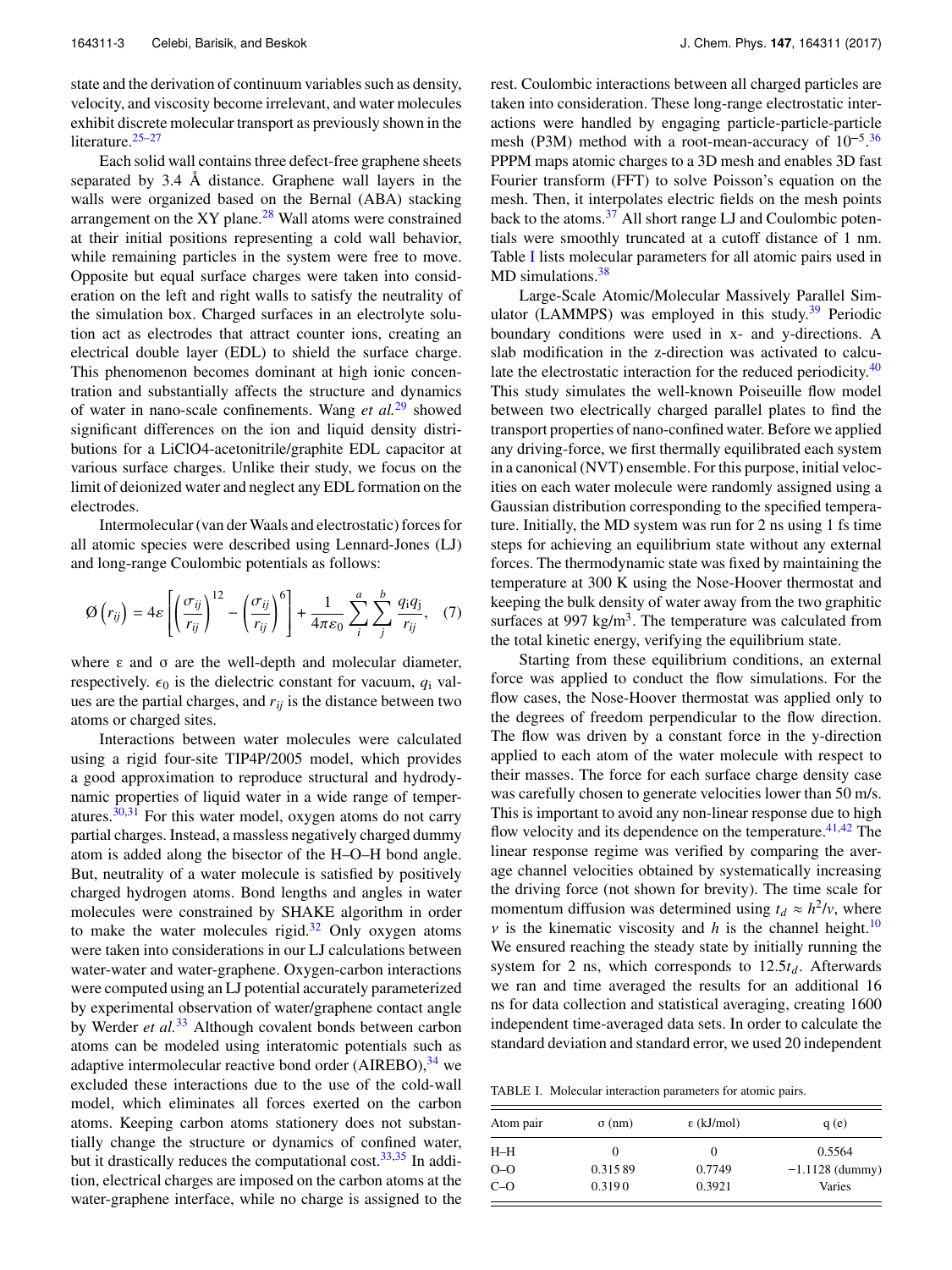samples obtained from the averaging of 80 consecutive data sets. The domain was divided into 1200 bins in the z-direction to monitor the results. This number of slab-bins was determined so that the density distribution did not display any qualitative and quantitative differences, enabling proper resolution of the wall-liquid interface.<sup>[43](#page-9-41)</sup>

#### **IV. RESULTS**

In this section, we first examine the density profiles and molecular orientations obtained in MD simulations under zero and varying electric charges. This is followed by investigations of the velocity profiles, slip lengths, and viscosity variations for force-driven flows under applied electric charges.

In Fig. [2,](#page-4-0) we present the variation of density profiles for different surface charge densities (σ). The surface charges are introduced as uniformly distributed partial charges to the carbon atoms at the graphite-water interface. Positive charges on the left wall represent anode, while negative charges on the right wall represent cathode. This configuration induces an electric field from the left wall to the right. Herein, surface charge densities of 0, 6.56, 13.12, 19.68, and 26.24  $\mu$ C/cm<sup>2</sup> were taken into consideration, which are similar to the values used in previous MD studies. $4,20$  $4,20$  Resulting electric field strengths produced by these charges are 0, 0.0925, 0.185, 0.2775, and 0.37 V/nm, respectively, which are also in the range of electric field strengths used in earlier MD studies.<sup>[25,](#page-9-24)[44](#page-9-42)[,45](#page-9-43)</sup> Although applying such high electric fields is difficult in experimental studies due to the dielectric break-down of water, it is not totally impractical.<sup>[46](#page-9-44)</sup> For example, the pulse discharge method engages pulse voltages through two electrodes in an aqueous environment to generate an electric field on the order of 1 V/nm. $46-48$  $46-48$ 

All density profiles present well-known layering phenomena due to the wall-liquid attraction and volume-exclusions as shown by Koplik and Banavar<sup>[6](#page-9-5)</sup> Three distinguishable density layering near each wall and a bulk region in the middle of the channel are observed. The bulk density is maintained at 997 kg/ $m<sup>3</sup>$  and the temperature is fixed at 300 K, which fixes the thermodynamic state for all cases. Although the bulk densities are held constant, near-wall region exhibits

<span id="page-4-0"></span>

FIG. 2. Density distribution under different electric field strengths.

different behavior for different surface charge densities. Dominated by increasing surface charges, wetting behavior of surfaces increases and locations and magnitudes of the density peaks differ.

In Fig. [3,](#page-5-0) we show the density profiles within 1 nm distance from left and right walls in order to better investigate the liquid-solid behavior at the interface. An increase on the surface charge increases the number of molecules at the first hydration layer due to higher interfacial energy and stronger wall-fluid interactions. Therefore, the magnitude of the first density peaks for each case increases with the surface charge. However, the second density peaks do not show any distinct trends. The third density peaks do not present any qualitative or quantitative differences for the given surface charges, because the effect of van der Waals forces from the walls almost diminishes at this location. In addition to the density magnitudes, locations of the density peaks move closer to the wall with increased surface charges. For example, the first density peak is 3.16 Å away from the walls (defined at the center of the first graphene wall layer) in the absence of surface charges, while it is located 2.84 Å away from the wall for the largest surface charge. Current results are in good agreement with Ref. [16.](#page-9-15) Density profiles in Figs.  $3(a)$  and  $3(b)$  are asymmetric under applied electric fields. One can notice a small density peak near the right wall in Fig.  $3(b)$  caused by the hydrogen atoms pointing towards the negatively charged surface. Figures  $3(c)$ and  $3(d)$  show oxygen and hydrogen densities normalized by their average values. The density behavior mentioned above can be better understood by the normalized hydrogen densities, which displays an extra hydrogen density peak near the right wall. These peaks occur due to molecular orientations of water molecules, which change by increased electric field. Overall, we observe oxygen density peaks closer to the positive (left) wall, while hydrogen density peaks are closer to the negative (right) wall.

The density results show the influence of the electric field on the orientation of water molecules. To quantify molecular orientations, we computed the probability distribution of water molecules using prescribed angle calculations. An angle of  $\theta$ is described between the wall surface normal vector and the dipole moment vector of a water molecule as illustrated in Fig. [4.](#page-5-1)<sup>[49](#page-9-46)</sup> Accordingly, the dipole vector of a water molecule points towards the surface when the angle is 180◦ , and it points away from the surface when the angle is 0°. Similar to the previous studies in the literature,  $50,51$  $50,51$  only the water molecules in the first hydration shell (within 5 Å distance from the wall) were taken into consideration as the interface region. Angle cosines and probability distribution curves of interfacial water with respect to the positively charged left wall are shown in Fig. [4.](#page-5-1) Probabilities are expected to change depending on the magnitude and direction of the applied electric field. In absence of surface charge, there is no distinct orientational preference, and the probability distribution shows nearly symmetric behavior. Under applied electric field, more water molecules rotate their dipole moments towards the electric field direction. In other words, the number of dipole moments pointing away from the left surface increases with increasing electric field. For the largest electric field, almost no water molecules are oriented towards the left surface. Two important factors determine the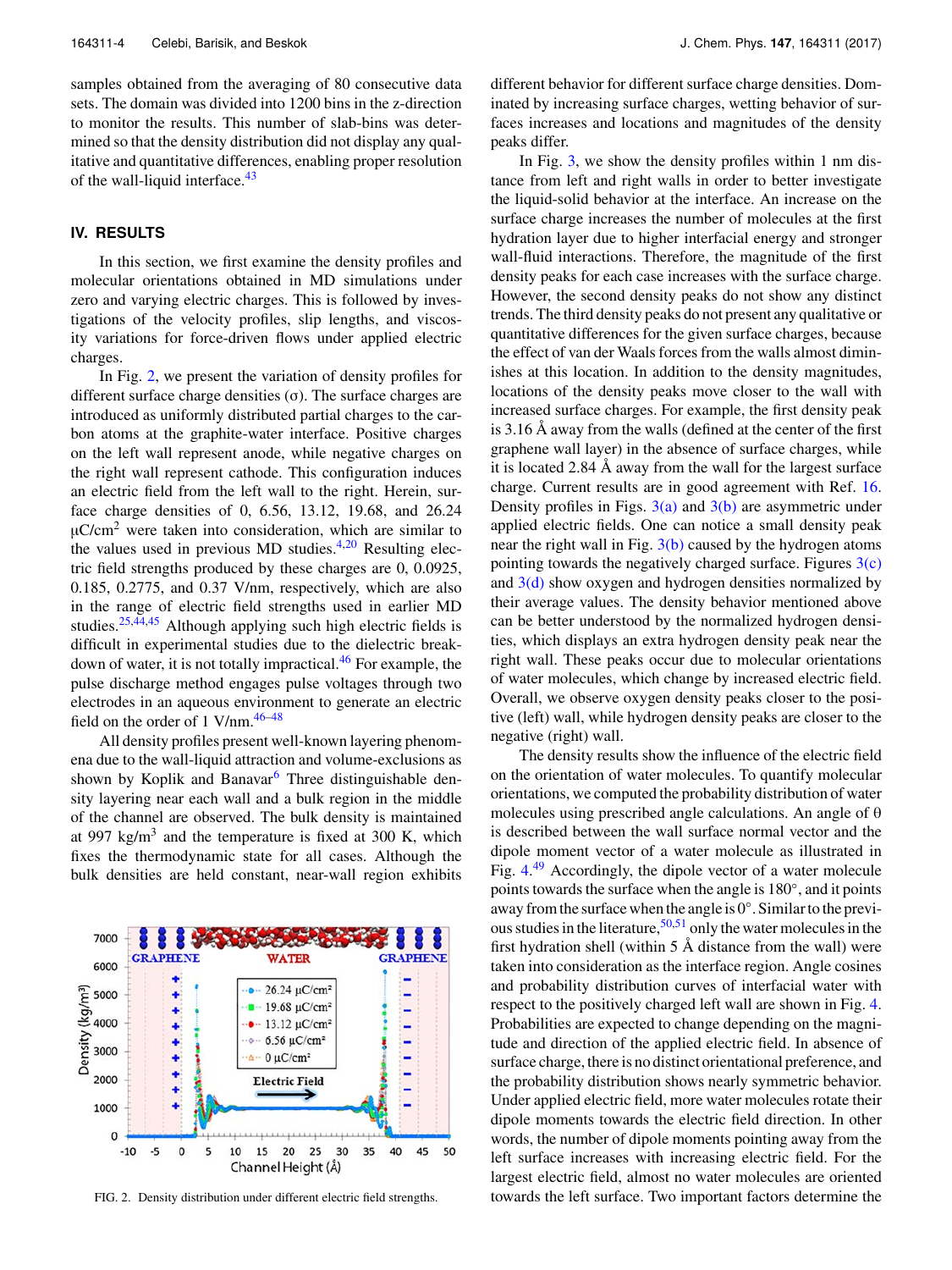<span id="page-5-0"></span>

FIG. 3. Water density near positively charged left wall (a) and negatively charged right wall (b). Normalized oxygen and hydrogen densities near positively charged left wall (c) and negatively charged right wall (d).

molecular orientations here. First, the positive wall attracts negative oxygen atoms and repels positive hydrogen atoms through Coulombic interactions. Therefore, water molecules at the interface rotate towards the negatively charged right wall with increased electrostatic interactions. Second, the resulting electric field between charged surfaces produces additional force on each water molecule in the electric field direction, which dominates the orientation of water molecules through the entire channel. Probability distribution of water molecules at different z-locations in the channel exhibits very similar results to the orientations shown in Fig. [4.](#page-5-1)

Next, we present the results of the force-driven water flow between oppositely charged graphene nano-channels. Figure [5](#page-5-2) shows the velocity profiles normalized with their average values for different surface charge densities. For zero surface charge, a plug-like velocity profile is obtained owing to the hydrophobic nature of graphene. This plug behavior originates from weak interfacial resistance at the water-graphene interface and results in large slip lengths. However, the velocity profiles assume different shapes with variation of the surface charges. With increased surface charge densities, the velocity profiles become parabolic with reduced slip lengths. This is

<span id="page-5-1"></span>

FIG. 4. Probability distribution of water molecules adjacent to the positively charged left wall.

<span id="page-5-2"></span>

FIG. 5. Velocity profiles for different surface charges.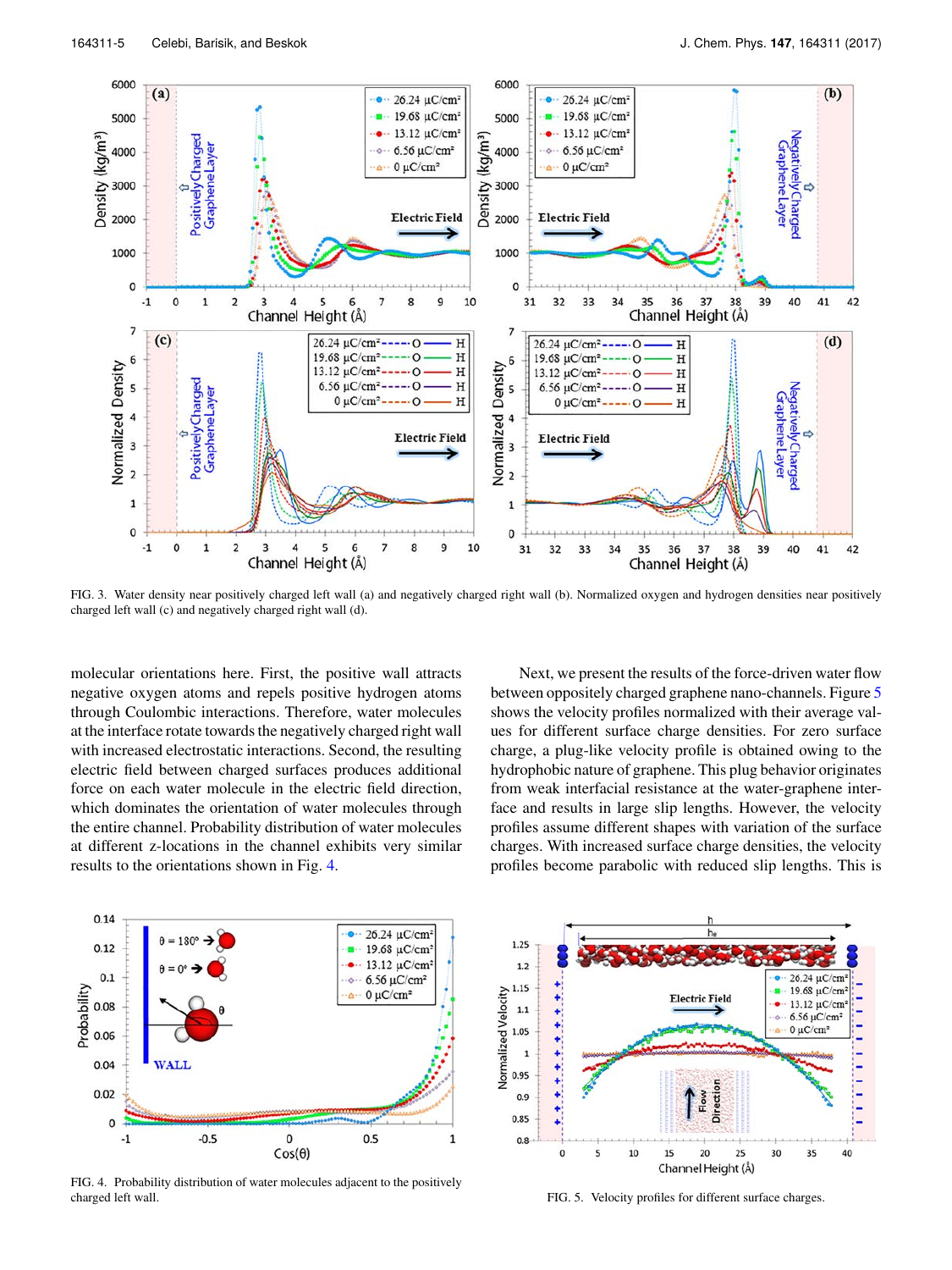due to the increasing liquid-wall coupling strength at the interface. Stronger wall-fluid interaction promotes the formation of parabolic velocity profiles. At surface charge magnitude of 6.56  $\mu$ C/cm<sup>2</sup>, a very small parabolic component is observed on the velocity profile, and hence, this case still exhibits a plug-like velocity profile. However, distinguishable parabolic velocity profiles with reduced slip-lengths are formed above  $13.12 \mu C/cm^2$ . These results not only show control of the surface wetting behavior but also the alteration of nano-channel flow characteristics based on the applied electric field. Velocity profiles show asymmetry, which indicate that the slip length on the negatively charged right wall is lower than that on the positively charged left wall. This physical behavior can be explained by the density profiles in Fig. [3,](#page-5-0) where hydrogen atoms get closer to the negatively charged left wall, which induce stronger coupling at the interface and reduced velocity slip, compared with the left wall.

In Fig. [6,](#page-6-0) we show variations in viscosity and slip length under different surface charge densities. It is crucial to understand how to actively control transport properties with variation of electric field and at the same time, assess deviation of the results from continuum predictions. Viscosity and slip lengths in this study were calculated comparing the streaming velocity profiles obtained from NEMD simulations with continuum flow models such as Poiseuille flow (see Sec. [II\)](#page-2-4). One can also calculate these transport properties using Green-Kubo relations in equilibrium MD (EMD) simulations, which integrates time correlation functions at equilibrium state. $52$ Using Green-Kubo relations, shear viscosities of different water models were calculated in several studies in the litera-ture.<sup>[53](#page-9-50)[–55](#page-10-0)</sup> They found the viscosity of the TIP4P/2005 model in the range of 820-855  $\mu$ Pa s which is in good agreement with the

<span id="page-6-0"></span>

FIG. 6. Viscosity ratios and slip length variations with the surface charge.

thermodynamic viscosity ( $\mu_{td}$  = 858  $\mu$ Pa s) of *w*ater at 300 K and 997 kg/m<sup>3</sup>. For zero surface charge, we utilized this thermodynamic viscosity to predict the slip length using Eq. [\(6\).](#page-2-3) Our previous studies suggest that the continuum predictions on the properties of bulk water at known thermodynamic state still hold in nanoscale up to channel heights of  $2-3$  nm.<sup>[8](#page-9-7)[,10](#page-9-9)</sup> The velocity profile shows plug-like behavior on the neutral graphene surface with a very large slip. Applying polynomial fit method to this velocity profile produces large statistical uncertainties in the calculation of the slip length as previously discussed in the study by Kannam *et al.*[22](#page-9-21) Here, we used an alternative approach similar to Falk *et al.*, [24](#page-9-23) where we used Eq. [\(6\)](#page-2-3) assuming that the slip velocity is equal to the average velocity and predicted slip length at the first water density peak as 64 nm. This value is in good agreement with the values reported in the literature. Kannam *et al.*[22](#page-9-21) estimated the slip length of water on a planar graphene surface as  $60 \pm 6$  nm using EMD simulations. Xiong *et al.*<sup>[56](#page-10-1)</sup> applied the Green-Kubo relation and calculated the slip length approximately as 54 nm. Koumoutsakos *et al.*[57](#page-10-2) calculated the water/graphene slip length as large as 63 nm by Couette flow MD calculations. Variations in the slip lengths reported in the literature could be a result of different potential parameters used in water-water and graphene-water interactions and also the location of the slip plane. Based on our previous studies, we define the slip plane at the first water density peak near the surface.<sup>[10](#page-9-9)</sup> Slip lengths on the wall  $(\beta_W)$  and the slip plane  $(\beta_{SP})$  are related to each other by  $\beta_{SP} = \beta_W + L_O$ , where  $L_O$  *is* the distance between the wall plane and the location of the first density peak. In this study, we present all slip lengths at the slip plane (i.e.,  $\beta = \beta_{SP}$ ) and  $L_O = 0.31$  nm.

For surface charges equal to 13.12  $\mu$ C/cm<sup>2</sup> or larger, we calculated the viscosities and the slip lengths using the polynomial fit approach. For  $6.56 \mu C/cm^2$  surface charge,<br>there is a weak parabolic behavior, while the velocity profile there is a weak parabolic behavior, while the velocity profile is mostly plug-like. We used both polynomial fit and pluglike methods together to determine the viscosity and the slip lengths. Figure [6](#page-6-0) shows a nonlinear increase in fluid viscosity with increased surface charge and electric field. Absolute viscosity of 1330  $\mu$ Pa s is obtained for the largest surface charge density, while  $\mu = 863 \mu Pa$  s for uncharged surfaces. Figure [6](#page-6-0) also shows decreasing slip-lengths with increased surface charge for each wall. The slip length for the uncharged water-graphene surface is 64 nm, and it decreases to values lower than 4 nm for the largest surface charge density case. Combined effects of increased viscosity and decreased slip for the largest surface charge density case exhibit 20 times reduction in the volumetric flow rate between the two cases.

Table  $II$  shows the viscosity, left and right slip lengths as well as the applied force per molecule. Slip length magnitudes on the left and right walls exhibit small but non-ignorable differences. As the electric field is increased, asymmetry in the slip lengths becomes more pronounced. This is mainly because of the increased differences in water density between the two walls. More water molecules assemble near the right wall due to the electric field and rotate their dipoles towards the right wall creating a small hydrogen density peak [See Fig. [3\(b\)\]](#page-5-0) that affects the slip velocity. Consequently, the slip lengths on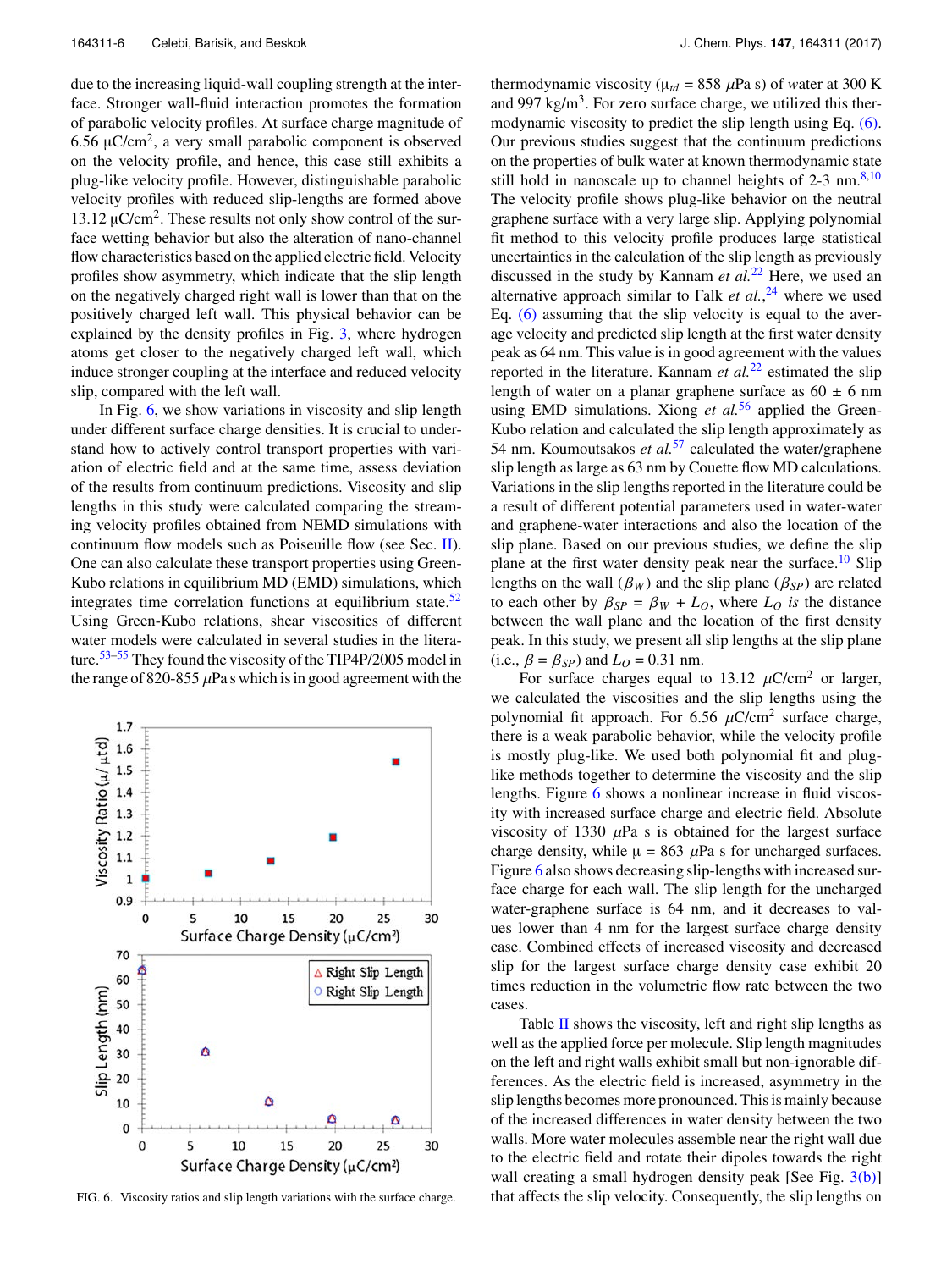<span id="page-7-0"></span>

| Surface charge<br>$(\mu$ C/cm <sup>2</sup> ) | Viscosity<br>$(\mu Pa s)$ | Left slip<br>length (nm) | Right slip<br>length (nm) | Normalized shift<br>distance | Driving force<br>(N/molecule) | p-value  |
|----------------------------------------------|---------------------------|--------------------------|---------------------------|------------------------------|-------------------------------|----------|
| 26.24                                        | 1330.3                    | $3.91 \pm 0.05$          | $3.46 \pm 0.06$           | 0.019                        | $1.92 \times 10^{-13}$        | 0.0001   |
| 19.68                                        | 1028.9                    | $4.54 \pm 0.09$          | $4.11 \pm 0.09$           | 0.017                        | $1.04 \times 10^{-13}$        | 0.003    |
| 13.12                                        | 937.5                     | $11.7 \pm 0.2$           | $11.1 \pm 0.2$            | 0.013                        | $6.09 \times 10^{-14}$        | 0.09     |
| 6.56                                         | 890.4                     | $31.8 \pm 0.5$           | $31.0 \pm 0.5$            | 0.010                        | $2.08 \times 10^{-14}$        | 0.5      |
| $\Omega$                                     | 863.4                     | $64.1 \pm 0.6$           | $64.1 \pm 0.6$            | $\cdots$                     | $1.44 \times 10^{-14}$        | $\cdots$ |

charged right wall. Figure [7](#page-7-1) shows MD-calculated velocity distribution at  $\sigma = 26.24 \mu C/cm^2$  with asymmetric curve fit to MD data using Eq. [\(3\).](#page-2-1) We also present a symmetric parabolic velocity fit using constant slip length (β*Ave*) as an average of the right and left wall slip lengths and Eq. [\(4\).](#page-2-5) MD-based velocity profile is clearly asymmetric, overshooting the symmetric velocity profile on left half of the domain and undershooting it on the right half of the domain. Furthermore, the symmetry axis of the MD velocity profile is shifted towards the left wall by a distance *l*. In Table [II,](#page-7-0) we present the location of maximum velocity magnitudes measured from the channel center as the normalized shift distance *l*/*h* towards the cathode. This shift distance decreases with reduced surface charge. In order to prove that the reported asymmetries are due to different slip behaviors on the left and right walls, we also provide statistical uncertainties in the reported slip lengths in Table [II.](#page-7-0) Standard error (*SE*) in the left and right slip lengths is calculated using the slip lengths obtained from asymmetric velocity fits made to 20 independent samples (*n*) by  $SE = S/\sqrt{n}$ , where *S* is the standard deviation. Each independent sample was obtained standard deviation. Each independent sample was obtained from the averaging of 80 consecutive time-averaged data sets. As can be seen, *SE* is below the differences in the reported left and right wall slip lengths. In Table  $II$ , we also present the p-values obtained using student's t-test to compare the slip lengths on the positively and negatively charged surfaces. In the Student's t-test, p-values lower than 0.05 indicate signif-icant difference.<sup>[58](#page-10-3)</sup> Accordingly, the reported slip lengths for  $\sigma = 26.24$  and  $\sigma = 19.68 \mu C/cm^2$  cases are statistically dif-<br>ferent. It is important to note that simulations conducted in ferent. It is important to note that simulations conducted in

the positively charged left wall are larger than the negatively

<span id="page-7-1"></span>

FIG. 7. Velocity distributions at  $\sigma = 26.24 \mu C/cm^2$ . Blue dots are MD data, blue line is asymmetric velocity fit to MD data, red line is the symmetric parabolic fit with  $\beta_{Ave}$ , and the channel center is shown with black dashed line.

 $h = 68$  Å channel at surface charge density of 26.24  $\mu$ C/cm<sup>2</sup> resulted in nearly identical density profiles, viscosity, and slip lengths, verifying that the presented transport phenomenon is scale independent for large enough channels that maintain continuum behavior (results not shown for brevity).

So far, we investigated the variation of the structure and dynamics of water due to the resulting electric field by oppositely charged surfaces with surface charges smaller than 30  $\mu$ C/cm<sup>2</sup>. As the surface charge is increased to a value more than  $30.81 \mu$ C/cm<sup>2</sup> density profiles experience a drastic change 30.81  $\mu$ C/cm<sup>2</sup>, density profiles experience a drastic change.<br>For such a case, the constant bulk region in the center of the For such a case, the constant bulk region in the center of the channel is replaced by a regular density layering, which implies that water transitions to a highly ordered crystalline structure. This threshold value was determined by systematically increasing the surface charge so that there is no more constant bulk density in the middle of the channel. Figure  $8(a)$  shows normalized hydrogen and oxygen density profiles and the normalized velocity distribution for a surface charge of 32.78  $\mu$ C/cm<sup>2</sup>. Unlike the previous cases, a distinguishable density<br>layering dominates the bulk region, while density peaks in the layering dominates the bulk region, while density peaks in the near-wall region are still observed due to strong wall force-field effects. These two behaviors elucidate the distinct alignment in the center of the channel forming the crystallized phase but still liquid water remains in the near-wall region, as observed in Fig.  $8(b)$ . Due to crystallization of water, the velocity profile is plug-like in the bulk of the channel. Sharp velocity gradients are observed in the near-wall region due to the presence of liquid water near the walls. This crystalline phase arranges water molecules in a hexagonal configuration displaying the characteristics of a solid state like hexagonal ice in the center of the channel. $20,59$  $20,59$  In addition, the nonlinear increase in the viscosity diverges to infinity, which supports solidification (see Fig. [6\)](#page-6-0). This phenomenon, known as electro-freezing, was pre-viously reported in multiple computational<sup>[17,](#page-9-16)[18](#page-9-17)[,20](#page-9-19)</sup> and experimental $60,61$  $60,61$  studies in the literature. If the crystallization is thermodynamically and kinetically favorable, a stable heterogeneous nucleation suddenly appears on a solid substrate when the activation energy (free-energy barrier) is overcome.<sup>[18,](#page-9-17)[61](#page-10-6)[,62](#page-10-7)</sup> Therefore water can crystallize even at room temperature.<sup>[63](#page-10-8)</sup> A strong electric field facilitates ice nucleation by increasing the rate of formation of stable nuclei. An electric field aligns the dipoles of water molecules and restricts their degree of freedom normal to the resulting electric field, where the entropy of the liquid phase substantially drops.<sup>[17](#page-9-16)</sup> If the electric field is strong enough, the amount of reduced entropy closes the entropy difference between liquid and solid state leading to for-mation of stable, crystalline ice-like structures.<sup>[17](#page-9-16)[,64](#page-10-9)</sup> It should be noted that freezing of water in nano-confinements also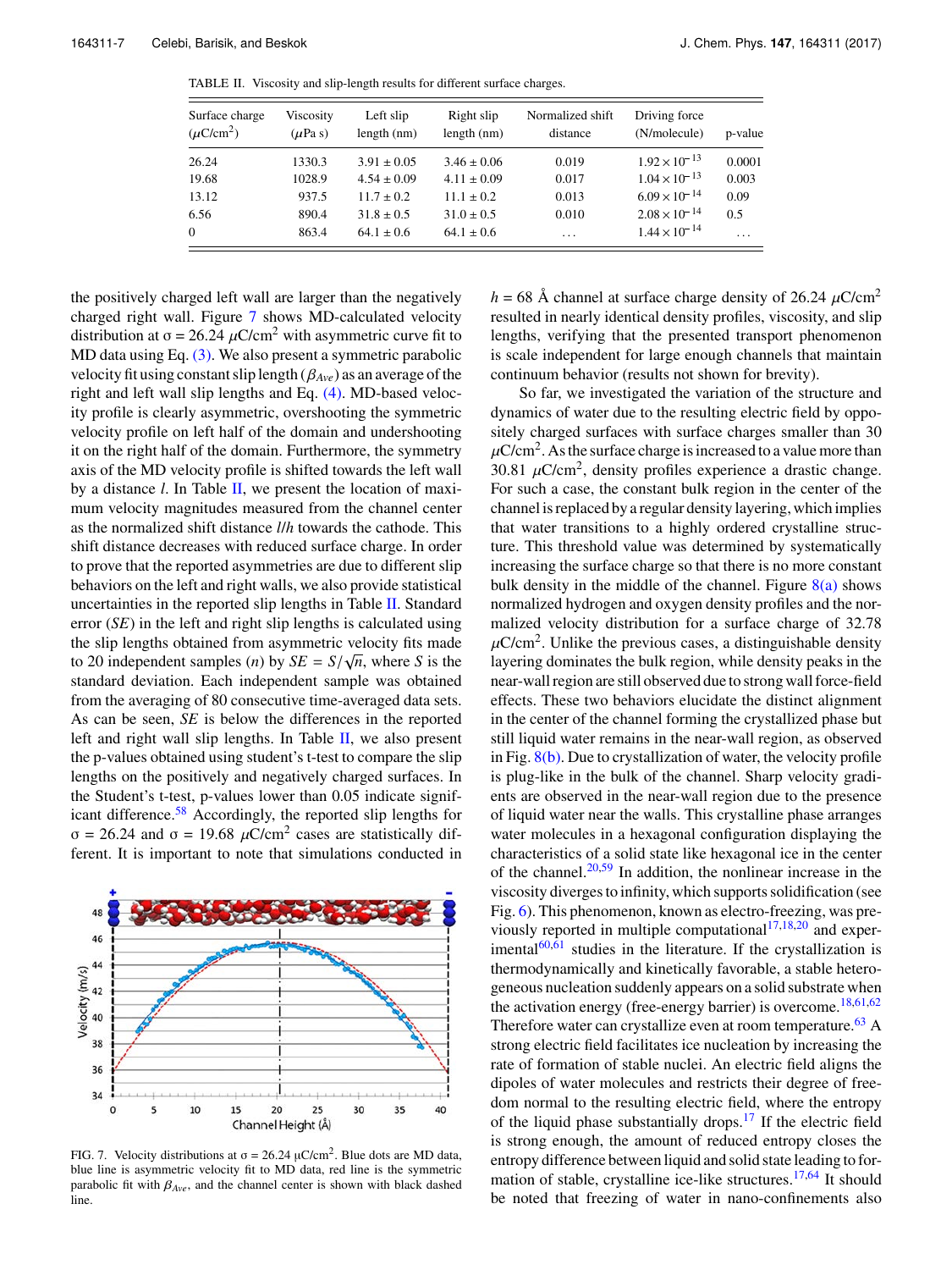<span id="page-8-0"></span>



depends on several other variables such as model size, <sup>[65](#page-10-10)</sup> sur-face geometry and chemistry,<sup>[19](#page-9-18)</sup> water model,<sup>[66](#page-10-11)</sup> temperature,<sup>66</sup> and applied electric field strength. Yan and Patey<sup>[65](#page-10-10)</sup> showed that ice nucleation and growth can only proceed when a certain size threshold is overcome. In addition, crystallization time and geometry shows significant variations on different crys-tallographic planes in different model sizes.<sup>[19,](#page-9-18)[65](#page-10-10)</sup> This study only investigates the effect of the electric field strength on the estimation of electro-freezing with a fixed model size and geometry.

From Fig. [8,](#page-8-0) we can conclude that electric field is not strong enough to produce a perfect complete crystalline structure through the entire channel. Therefore, we applied an extreme electric field using a surface charge density of 98.40  $\mu$ C/cm<sup>2</sup>. Figure [9](#page-8-1) illustrates the fully crystallized simulation domain and multiple views from different angles to clarify ice domain and multiple views from different angles to clarify ice formation. In this case, a perfect hexagonal configuration of water molecules dominates the channel height, except in the near-wall region. Density distribution at the interface is mainly originated from local pressure buildup due to the constant simulation volume. The density of water reduces during freezing and ice density becomes approximately 920 kg/m<sup>3</sup> after the phase transition.<sup>[67](#page-10-12)</sup> However, constant volume and total number of molecules due to the used NVT ensemble prevent uniformly achieving this density value. Dominated by strong intermolecular forces between the wall and water molecules, the surplus molecules assemble near the walls and increase local pressure. This results in a liquid-like distribution at the interface. Addressing this issue, we calculated the density of the domain by excluding the irregular water molecule aggregation in the near-wall region. We found the density as  $917 \text{ kg/m}^3$ , which is in good agreement with the density of hexagonal ice at  $0^{\circ}$ C.<sup>[68](#page-10-13)</sup>

This solid-like ordering is an overall result of the alterations in hydrogen bonding networks due to the electric field. In liquid form, water molecules move randomly through the space, constantly breaking and reforming hydrogen bonds between the molecules. $69$  With very strong electric field, the orientation of the molecules drastically changes, resulting in fully aligned dipole moments through the electric field direction as shown in Fig. [9.](#page-8-1) Consequently, the random motion of liquid water diminishes, and the molecules become relatively locked at their positions. For such cases, hydrogen bonds form more frequently without breaking, creating a stable and energetically more favorable regular pattern. In reality, a water molecule in ice hydrogen bonds with four other neighboring molecules to create a tetrahedral crystal lattice, while the number of hydrogen bonds per molecule in the liquid phase is lower than this value.<sup>[69](#page-10-14)</sup> We analyzed the liquid water and resultant solid-like phase by quantifying the number of hydrogen

<span id="page-8-1"></span>

FIG. 9. Fully crystallized water domain.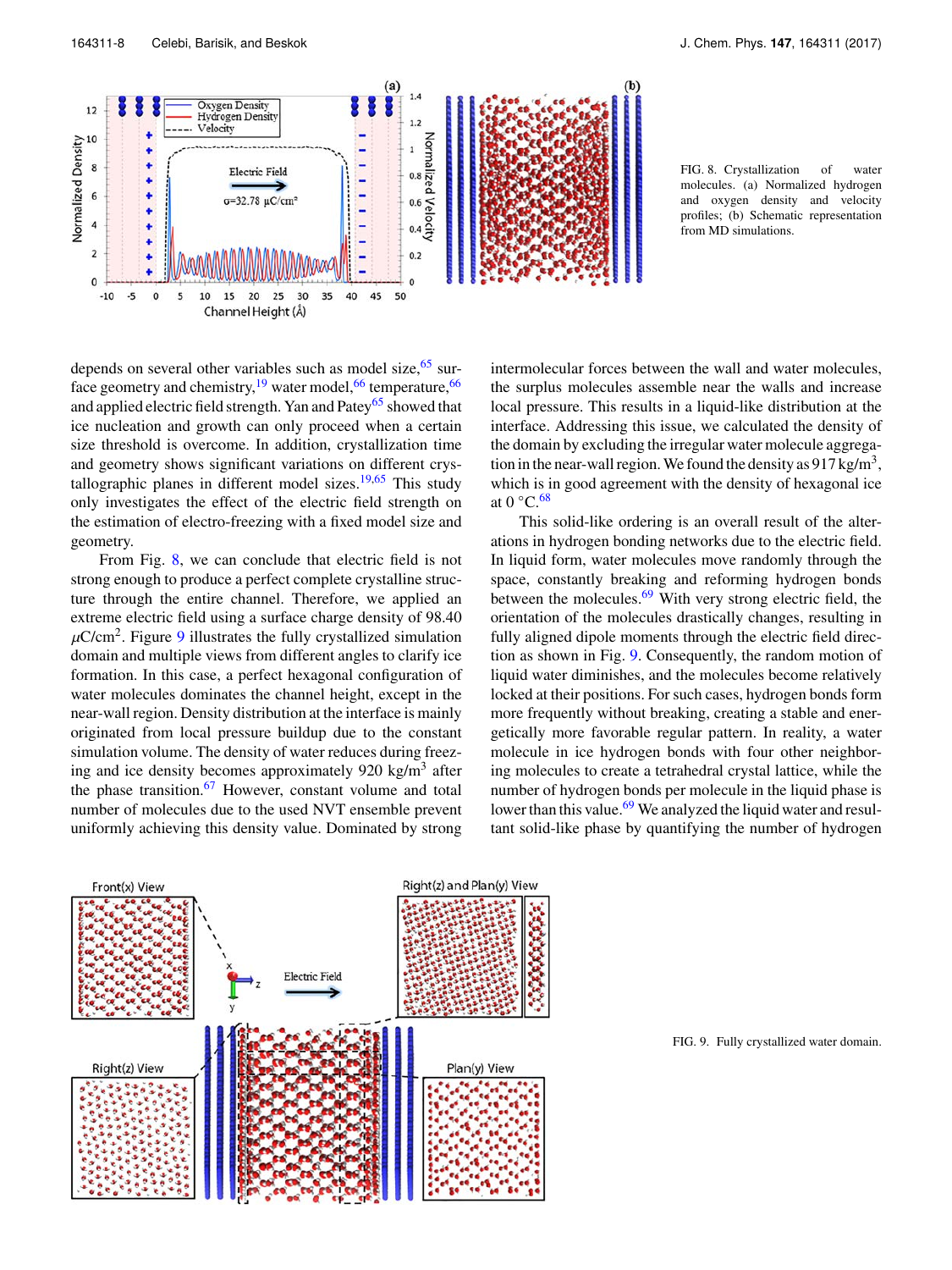bonds per molecule in the bulk region of the channel following the geometric criteria in the study by Martí. $\frac{70}{10}$  $\frac{70}{10}$  $\frac{70}{10}$  For the uncharged case, the average number of hydrogen bonds per water molecule in the bulk region was 3.41, which reasonably agrees with the experimental value of 3.3 reported by Smith *et al.*<sup>[71](#page-10-16)</sup> and numerical result of 3.[50](#page-9-47) by Ho and Striolo.<sup>50</sup> This value increases with an increased electric field in the system. Ritos *et al.*[72](#page-10-17) also showed that electric field increased the average number of hydrogen bonds per water molecule in a carbon nanotube from 3.50 to 3.95, where they pointed out solidification at large field strengths. We calculated the average number of hydrogen bonds in the fully crystallized region in Fig. [9](#page-8-1) as 3.97, which is similar to ice.<sup>[73](#page-10-18)</sup>

## **V. CONCLUSIONS**

Using MD simulations, we investigated force-driven water flow in graphene nano-channels with opposing surface charges. Varying the surface charge density changes the applied electric field, which significantly alters the surface wetting and flow characteristics. With the increased electric field, the first water-density peaks get closer to the electrodes and the magnitudes of the density peaks increase; and asymmetric density distributions are observed due to water molecules orienting their dipoles towards the electric field direction. Force-driven flows under applied electric fields exhibit increased water viscosity and decreased slip lengths. For example, the slip-length of water on graphene surfaces at  $26.24 \mu C/cm^2$  charge density<br>is 16 times smaller than that on electrically neutral surfaces is 16 times smaller than that on electrically neutral surfaces, and the water viscosity increases nearly 54% from its thermodynamic value. Furthermore, asymmetric velocity profiles are observed with increased electric fields, resulting in smaller slip lengths on the cathodes than the anodes. This is due to positively charged hydrogen molecules getting closer to the cathode compared to the position of negatively charged oxygen molecules near the anode. Above  $31 \mu C/cm^2$  charge density,<br>electro-freezing is observed, where water crystallizes in hexagelectro-freezing is observed, where water crystallizes in hexagonal configuration in the middle of the channel and liquid water is observed near the electrodes. Force-driven flow of this system shows transition from parabolic velocity profile to plug-like motion of ice with large velocity gradients near the walls. Further increases in the electric field enables better transition to the solid state by providing more populated hexagonal configuration of water molecules. Overall, results show the possibility of flow control using charged graphitic surfaces, where applied electric fields can substantially decrease the flow rate by reducing the slip length and increasing the water viscosity, eventually stopping the flow due to ice formation. These findings are also relevant in further miniaturization of electrowetting based droplet microfluidic systems, where slip length differences on the anodes and cathodes may lead to variations in the droplet wetting angle on the electrode surfaces.

- <span id="page-9-0"></span><sup>1</sup>H. Moon, S. K. Cho, R. L. Garrell, and C. J. C. Kim, [J. Appl. Phys.](https://doi.org/10.1063/1.1504171) 92, 4080 (2002).
- <span id="page-9-1"></span><sup>2</sup>F. Mugele and J. C. Baret, [J. Phys.: Condens. Matter](https://doi.org/10.1088/0953-8984/17/28/r01) **17**, R705 (2005).
- <span id="page-9-2"></span><sup>3</sup>G. Jo, M. Choe, S. Lee, W. Park, Y. H. Kahng, and T. Lee, [Nanotechnology](https://doi.org/10.1088/0957-4484/23/11/112001) **23**, 112001 (2012).
- <span id="page-9-3"></span><sup>4</sup>R. K. Kalluri, D. Konatham, and A. Striolo, [J. Phys. Chem. C](https://doi.org/10.1021/jp203086x) **115**, 13786 (2011).
- <span id="page-9-4"></span><sup>5</sup>G. Karniadakis, A. Beskok, and N. Aluru, *Simple Fluids in Nanochannels* (Springer, 2005).
- <span id="page-9-5"></span>6 J. Koplik and J. R. Banavar, [Annu. Rev. Fluid Mech.](https://doi.org/10.1146/annurev.fl.27.010195.001353) **27**, 257 (1995).
- <span id="page-9-6"></span>7 J. Lyklema, *Fundamentals of Interface and Colloid Science: Soft Colloids* (Academic Press, 2005), Vol. 5.
- <span id="page-9-7"></span>8 J. Ghorbanian and A. Beskok, [Microfluid. Nanofluid.](https://doi.org/10.1007/s10404-016-1790-6) **20**, 121 (2016).
- <span id="page-9-8"></span><sup>9</sup>A. Koklu, J. Li, S. Sengor, and A. Beskok, [Microfluid. Nanofluid.](https://doi.org/10.1007/s10404-017-1960-1) **21**, 124 (2017).
- <span id="page-9-9"></span><sup>10</sup>J. Ghorbanian, A. T. Celebi, and A. Beskok, [J. Chem. Phys.](https://doi.org/10.1063/1.4967294) **145**, 184109 (2016).
- <span id="page-9-10"></span><sup>11</sup>S. Joseph and N. Aluru, [Nano Lett.](https://doi.org/10.1021/nl072385q) **8**, 452 (2008).
- <span id="page-9-12"></span><span id="page-9-11"></span><sup>12</sup>J. Zhang, M. K. Borg, K. Ritos, and J. M. Reese, [Langmuir](https://doi.org/10.1021/acs.langmuir.5b04424) **32**, 1542 (2016). <sup>13</sup>F. Song, B. Li, and C. Liu, [Langmuir](https://doi.org/10.1021/la304763a) **29**, 4266 (2013).
- <span id="page-9-13"></span><sup>14</sup>N. Giovambattista, P. G. Debenedetti, and P. J. Rossky, [J. Phys. Chem. B](https://doi.org/10.1021/jp071957s) **111**, 9581 (2007).
- <span id="page-9-14"></span><sup>15</sup>C. D. Daub, D. Bratko, K. Leung, and A. Luzar, [J. Phys. Chem. C](https://doi.org/10.1021/jp067395e) **111**, 505 (2007).
- <span id="page-9-15"></span><sup>16</sup>T. A. Ho and A. Striolo, [J. Chem. Phys.](https://doi.org/10.1063/1.4789583) **138**, 054117 (2013).
- <span id="page-9-16"></span><sup>17</sup>R. Zangi and A. E. Mark, [J. Chem. Phys.](https://doi.org/10.1063/1.1687315) **120**, 7123 (2004).
- <span id="page-9-17"></span><sup>18</sup>J. Yan and G. Patey, [J. Phys. Chem. Lett.](https://doi.org/10.1021/jz201113m) **2**, 2555 (2011).
- <span id="page-9-18"></span><sup>19</sup>I. M. Svishchev and P. G. Kusalik, [Phys. Rev. Lett.](https://doi.org/10.1103/physrevlett.73.975) **73**, 975 (1994).
- <span id="page-9-19"></span><sup>20</sup>X. Xia and M. L. Berkowitz, [Phys. Rev. Lett.](https://doi.org/10.1103/physrevlett.74.3193) **74**, 3193 (1995).
- <span id="page-9-20"></span><sup>21</sup>J. Backer, C. Lowe, H. Hoefsloot, and P. Iedema,[J. Chem. Phys.](https://doi.org/10.1063/1.1883163) **122**, 154503 (2005).
- <span id="page-9-21"></span><sup>22</sup>S. Kumar Kannam, B. Todd, J. S. Hansen, and P. J. Daivis, [J. Chem. Phys.](https://doi.org/10.1063/1.3675904) **136**, 024705 (2012).
- <span id="page-9-22"></span><sup>23</sup>S. K. Kannam, B. Todd, J. S. Hansen, and P. J. Daivis, [J. Chem. Phys.](https://doi.org/10.1063/1.3648049) **135**, 144701 (2011).
- <span id="page-9-23"></span><sup>24</sup>K. Falk, F. Sedlmeier, L. Joly, R. R. Netz, and L. Bocquet, [Nano Lett.](https://doi.org/10.1021/nl1021046) **10**, 4067 (2010).
- <span id="page-9-24"></span><sup>25</sup>R. Qiao and N. Aluru, [J. Chem. Phys.](https://doi.org/10.1063/1.1543140) **118**, 4692 (2003).
- <sup>26</sup>K. P. Travis, B. Todd, and D. J. Evans, [Phys. Rev. E](https://doi.org/10.1103/physreve.55.4288) **55**, 4288 (1997).
- <span id="page-9-25"></span><sup>27</sup>J. A. Thomas and A. J. McGaughey, [Nano Lett.](https://doi.org/10.1021/nl8013617) **8**, 2788 (2008).
- <span id="page-9-26"></span><sup>28</sup>A. Yacoby, [Nat. Phys.](https://doi.org/10.1038/nphys2166) **7**, 925 (2011).
- <span id="page-9-27"></span><sup>29</sup>Z. Wang, Y. Yang, D. L. Olmsted, M. Asta, and B. B. Laird, [J. Chem. Phys.](https://doi.org/10.1063/1.4899176) **141**, 184102 (2014).
- <span id="page-9-28"></span><sup>30</sup>L. Liu and G. Patey, [J. Chem. Phys.](https://doi.org/10.1063/1.4896689) **141**, 18C518 (2014).
- <span id="page-9-29"></span><sup>31</sup>J. L. Abascal and C. Vega, [J. Chem. Phys.](https://doi.org/10.1063/1.2121687) **123**, 234505 (2005).
- <span id="page-9-30"></span><sup>32</sup>S. Miyamoto and P. A. Kollman, [J. Comput. Chem.](https://doi.org/10.1002/jcc.540130805) **13**, 952 (1992).
- <span id="page-9-31"></span><sup>33</sup>T. Werder, J. H. Walther, R. Jaffe, T. Halicioglu, and P. Koumoutsakos, [J. Phys. Chem. B](https://doi.org/10.1021/jp0268112) **107**, 1345 (2003).
- <span id="page-9-32"></span><sup>34</sup>A. T. Celebi, M. Kirca, C. Baykasoglu, A. Mugan, and A. C. To, [Comput.](https://doi.org/10.1016/j.commatsci.2014.02.040) [Mater. Sci.](https://doi.org/10.1016/j.commatsci.2014.02.040) **88**, 14 (2014).
- <span id="page-9-33"></span><sup>35</sup>J. A. Thomas, A. J. McGaughey, and O. Kuter-Arnebeck, [Int. J. Therm. Sci.](https://doi.org/10.1016/j.ijthermalsci.2009.07.008) **49**, 281 (2010).
- <span id="page-9-34"></span><sup>36</sup>S. Plimpton, R. Pollock, and M. Stevens, "Particle-mesh Ewald and rRESPA for parallel molecular dynamics simulations," in *Proc. of the Eighth SIAM Conference on Parallel Processing for Scientific Computing*, 1997,
- <span id="page-9-35"></span>pp. 8e21. <sup>37</sup>M. P. Allen and D. J. Tildesley, *Computer Simulation of Liquids* (Oxford University Press, 1989).
- <span id="page-9-36"></span><sup>38</sup>M. Barisik and A. Beskok, [Int. J. Therm. Sci.](https://doi.org/10.1016/j.ijthermalsci.2013.10.012) **77**, 47 (2014).
- <span id="page-9-37"></span><sup>39</sup>S. Plimpton, [J. Chem. Phys.](https://doi.org/10.1006/jcph.1995.1039) **117**, 1 (1995).
- <span id="page-9-38"></span><sup>40</sup>I.-C. Yeh and M. L. Berkowitz, [J. Chem. Phys.](https://doi.org/10.1063/1.479595) **111**, 3155 (1999).
- <span id="page-9-39"></span><sup>41</sup>K. Binder, J. Horbach, W. Kob, W. Paul, and F. Varnik, [J. Phys.: Condens.](https://doi.org/10.1088/0953-8984/16/5/006) [Matter](https://doi.org/10.1088/0953-8984/16/5/006) **16**, S429 (2004).
- <span id="page-9-40"></span><sup>42</sup>F. Sofos, T. Karakasidis, and A. Liakopoulos, [Int. J. Heat Mass Transfer](https://doi.org/10.1016/j.ijheatmasstransfer.2008.07.022) **52**, 735 (2009).
- <span id="page-9-41"></span><sup>43</sup>C. T. Nguyen and B. Kim, [Int. J. Precis. Eng. Manuf.](https://doi.org/10.1007/s12541-016-0063-3) **17**, 503 (2016).
- <span id="page-9-42"></span><sup>44</sup>D. Kim and E. Darve, [Phys. Rev. E](https://doi.org/10.1103/physreve.73.051203) **73**, 051203 (2006).
- <span id="page-9-43"></span><sup>45</sup>R. Qiao and N. Aluru, [Phys. Rev. Lett.](https://doi.org/10.1103/physrevlett.92.198301) **92**, 198301 (2004).
- <span id="page-9-44"></span><sup>46</sup>S. Wei, X. Xiaobin, Z. Hong, and X. Chuanxiang, [Cryobiology](https://doi.org/10.1016/j.cryobiol.2007.10.173) **56**, 93 (2008).
- <sup>47</sup>I. Braslavsky and S. Lipson, [Appl. Phys. Lett.](https://doi.org/10.1063/1.120705) **72**, 264 (1998).
- <span id="page-9-45"></span><sup>48</sup>P. Šunka, *[Phys. Plasmas](https://doi.org/10.1063/1.1356742)* **8**, 2587 (2001).
- <span id="page-9-46"></span><sup>49</sup>F. S. Cipcigan, V. P. Sokhan, A. P. Jones, J. Crain, and G. J. Martyna, [Phys.](https://doi.org/10.1039/c4cp05506c) [Chem. Chem. Phys.](https://doi.org/10.1039/c4cp05506c) **17**, 8660 (2015).
- <span id="page-9-47"></span><sup>50</sup>T. A. Ho and A. Striolo, [Mol. Simul.](https://doi.org/10.1080/08927022.2013.854893) **40**, 1190 (2014).
- <span id="page-9-48"></span><sup>51</sup>C. Y. Lee, J. A. McCammon, and P. Rossky, [J. Chem. Phys.](https://doi.org/10.1063/1.447226) **80**, 4448 (1984).
- <span id="page-9-49"></span><sup>52</sup>M. Suk and N. Aluru, [RSC Adv.](https://doi.org/10.1039/c3ra40661j) **3**, 9365 (2013).
- <span id="page-9-50"></span><sup>53</sup>M. A. González and J. L. Abascal, [J. Chem. Phys.](https://doi.org/10.1063/1.3330544) **132**, 096101 (2010).
- 54S. Tazi, A. Botan, M. Salanne, V. Marry, P. Turq, and B. Rotenberg, [J. Phys.:](https://doi.org/10.1088/0953-8984/24/28/284117) [Condens. Matter](https://doi.org/10.1088/0953-8984/24/28/284117) **24**, 284117 (2012).